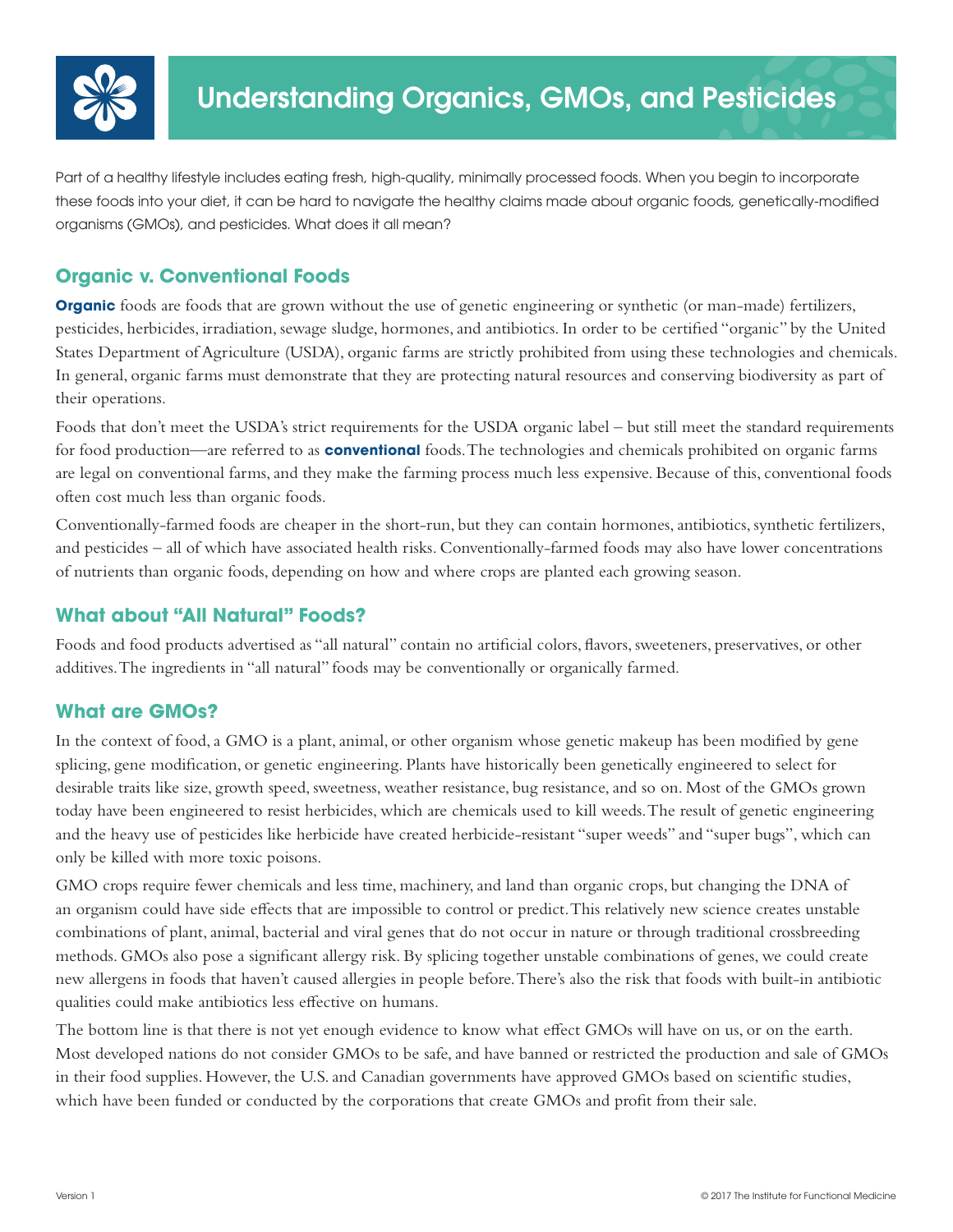The best bet is to limit GMOs in your diet until there is enough evidence-based research supporting their safety. At this stage, GMOs are not required to be labeled in the food supply, but many companies are labeling their food products that are verified as GMO-free.

### **The Danger of Pesticides**

Pesticides are chemicals that are meant to kill pests, including weeds, microbes, fungi, insects, rodents, etc. Most pesticides protect plants during the growing season, but the potential health risks they pose far outweigh their benefits.

For all pesticides to be effective against the pests they are intended to control, they must be biologically active, or toxic. Pesticides used in conventional farming are made from fossil fuels. They are sprayed on produce to prevent destruction, but their chemical residue stays on the food. This food is then sold as fresh produce, or fed to livestock that become the meat we eat. Pesticides used in organic farming are made from natural substances and are less harmful to the environment.

Pesticides are meant to kill pests, but they end up harming other beneficial forms of life, like wildlife and bees. In humans, prolonged exposure to pesticides is known or suspected to cause birth defects, toxicity to a fetus, benign or malignant tumors, genetic changes, blood disorders, nerve disorders, endocrine disruption, and reproductive challenges.

Organic foods have less pesticide residue than conventional foods. If you want to limit your exposure to pesticides, begin by buying organic foods whenever possible. Washing your foods before eating or cooking will also help reduce your exposure.

# **Shopping for Organic, Non-GMO Foods**

Grocery shopping can be a challenge when you're trying to avoid GMOs or conventionally-grown foods. When in doubt, look for the USDA Organic and Non-GMO Project verified labels. The following table compares the different categories of food. Use this information to guide your food shopping choices.

|                                                                                                        | <b>Conventional</b> | <b>All Natural</b> | <b>Organic</b>         | <b>Non-GMO</b>                                                |
|--------------------------------------------------------------------------------------------------------|---------------------|--------------------|------------------------|---------------------------------------------------------------|
| <b>Required labeling</b>                                                                               | None                | <b>None</b>        | USDA<br><b>ORGANIC</b> | <b>NON</b><br>GMO<br>Project<br>VERIFIED<br>nongmoproject.org |
| <b>Artificial colors, flavors, or</b><br>preservatives allowed                                         | п                   |                    |                        |                                                               |
| Use of synthetic fertilizers,<br>pesticides, or irradiation allowed                                    | г                   | п                  |                        |                                                               |
| <b>May contain GMO ingredients</b>                                                                     | п                   | п                  |                        |                                                               |
| Animals may be confined with<br>no outdoor access                                                      | п                   | п                  |                        |                                                               |
| <b>Animal feed may contain</b><br>animal by-products, or may<br>be grown with sewage sludge<br>or GMOs | п                   | п                  |                        |                                                               |
| <b>Organic, non-GMO animal</b><br>feed required                                                        |                     |                    | ш                      | <b>COL</b>                                                    |